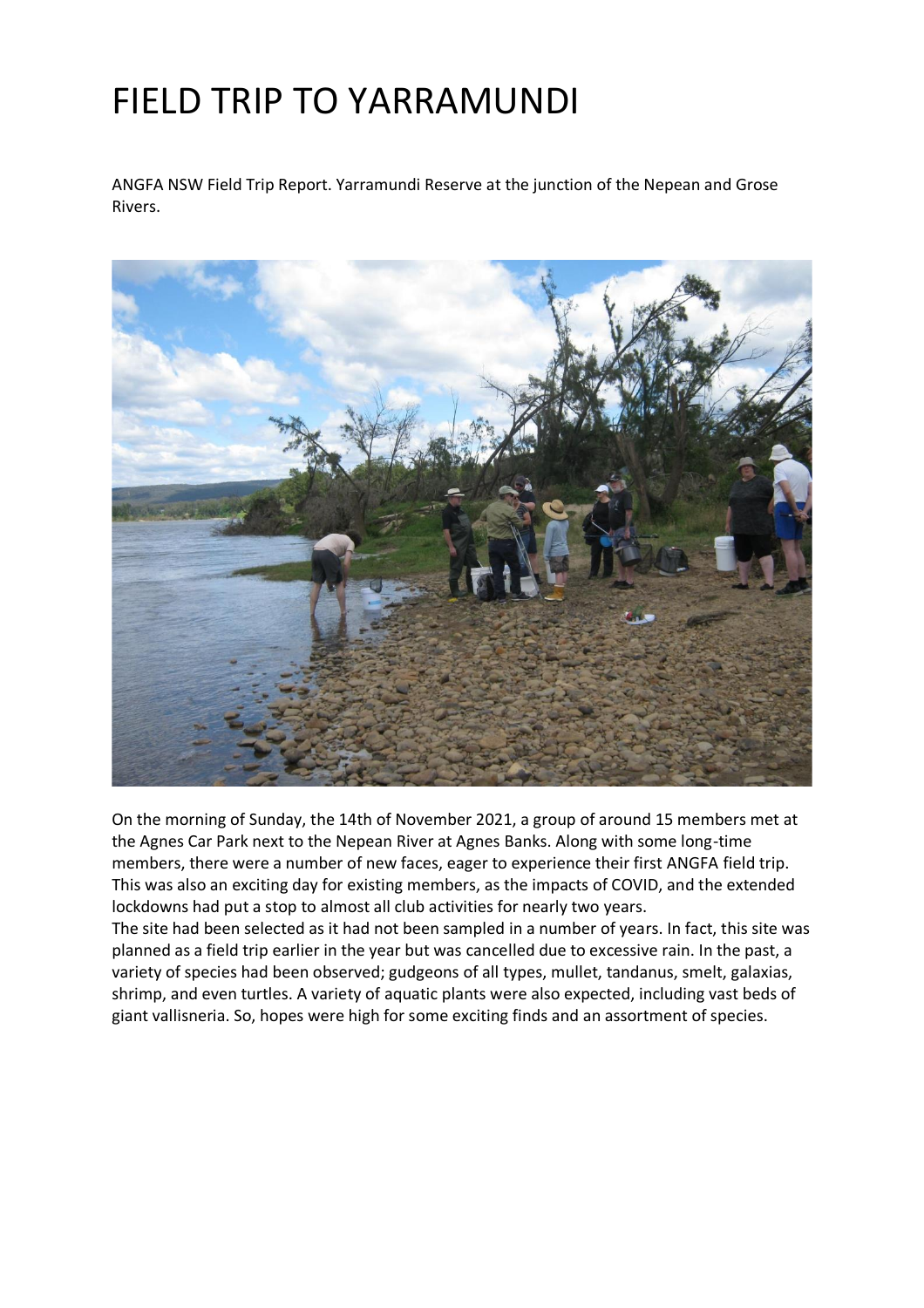

macrobrachium were caught too.

Arriving at the car park, the first thing that greeted us was a scale of destruction we had not expected. Almost all of the she-oaks along the bank had been flattened, their roots ripped up, limbs broken, and debris piled up against them. Most were dead and leafless. Others had managed to survive and were now living their life at a 45-degree angle.

The expected Vallisneria beds were nowhere to be seen, replaced instead with reeds and weeds. Despite this, we were still hopeful of catching a few nice fish, as a little down the river, a handful of people were catching decent sized mullet on rod and reel.

Assembling all of our traps, nets, buckets, hats, and sunscreen, the group split up to start the search. Eagerly, people began dip-netting through the reeds and amongst the exposed roots. Even so, the fish were few and far between. Initial catches were of solitary gudgeons, or glass shrimp.

For the next few hours, we explored the river, which was cool and bedded by smooth pebbles, and had a very decent flow, likely being released from Warragamba. Empire, firetail, and flathead gudgeons were caught in moderate numbers, as well as a few of the ever-present gambusia. Glass shrimp and even a couple of larger